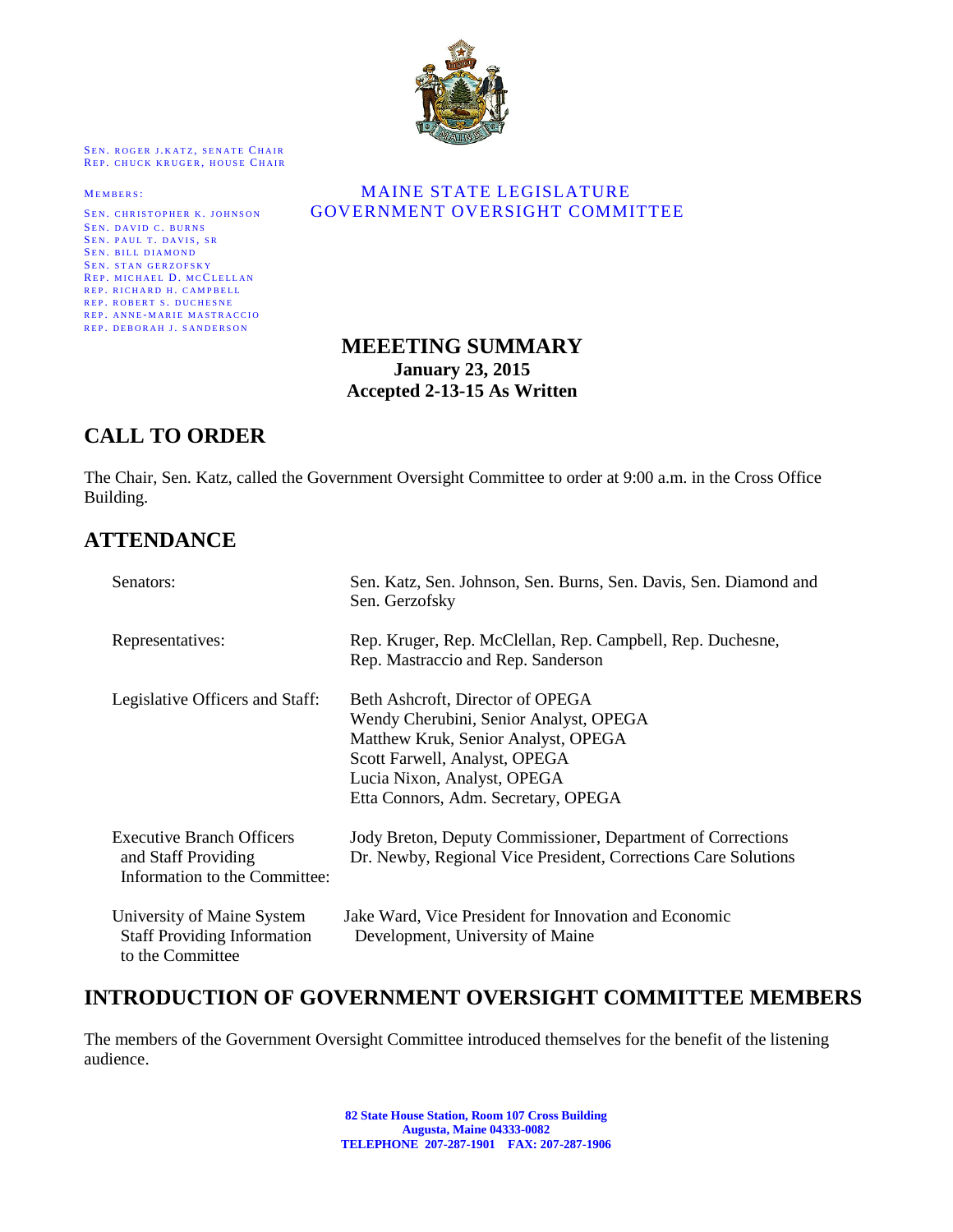# **INTRODUCTION OF THE OFFICE OF PROGRAM EVALUATION AND GOVERNMENT ACCOUNTABILITY STAFF**

Director Ashcroft introduced OPEGA staff.

# **SUMMARY OF THE NOVEMBER 13, 2014 GOC MEETING**

**Motion:** That the Government Oversight Committee approves the Summary of the November 13, 2014 meeting as written. (Motion by Sen. Burns, second by Rep. Campbell, unanimous vote 12-0.)

### **ORIENTATION OF NEW MEMBERS**

#### **Review of Functions, Roles and Duties – GOC and OPEGA**

Chair Katz asked Director Ashcroft to review for Committee members the process for when members receive confidential documents. Director Ashcroft said under OPEGA's statute the drafts and final versions of OPEGA's reports are confidential until they are released to the public and statute specifies that they be released in a public meeting before the GOC. OPEGA tries to include a final draft version of any reports they are releasing in GOC members' advance materials so they have an opportunity to review it before the meeting. Those reports are to be maintained as confidential documents. It will be marked as confidential and a reminder will be included in the transmittal letter to the members that it is a confidential document. The contents of the document are not to be shared or discussed with anyone prior to the GOC meeting. OPEGA does post the report at the start of the GOC meeting and then it is available as a public document.

Rep. Duchesne asked if the confidential document can be discussed with other GOC members. Director Ashcroft said confidential documents can be discussed with other members of the GOC.

Director Ashcroft proceeded with the orientation of summarizing the functions, roles and duties of the GOC and OPEGA.

Chair Katz said the GOC is a unique committee in that there are an equal number of senators and representatives as well as equal number from each of the parties. The reason was to emphasize the nonpartisan nature of the Committee's work and he asked if Sen. Davis, who was a member of the Legislature when the OPEGA/GOC was created, to address that.

Sen. Davis said the GOC is made up with equal representation so that neither party would have the advantage and members have to work together to reach agreement on matters before them.

Sen. Diamond asked for a reminder of who formulates OPEGA's budget. Director Ashcroft said within the next few GOC meetings, at the direction of the Chairs, the Committee will be reviewing the proposed OPEGA budget for FY16 and 17 and will go through that budget in detail. At this meeting, she will be giving an overview of where OPEGA is with its current FY15 budget. OPEGA is a separate budget line within the Legislature's budget. She develops the proposed budget which is considered by the Legislative Council and its Budget Subcommittee and is included by the Council in the proposed Budget for the Legislature, although it is maintained as a separate line item. The GOC has responsibility for approving what Director Ashcroft has proposed for the OPEGA budget and in the past the GOC communicated to the Legislative Council and the Council's Budget Subcommittee any changes they thought should be made and/or their support for OPEGA's budget.

Sen. Burns referred to OPEGA's independence and the separation between the GOC and OPEGA. He asked the Director to speak to that issue. Director Ashcroft said OPEGA is part of a unique organization structure in the Legislature. Her position is appointed by the Legislative Council, but OPEGA intentionally does not report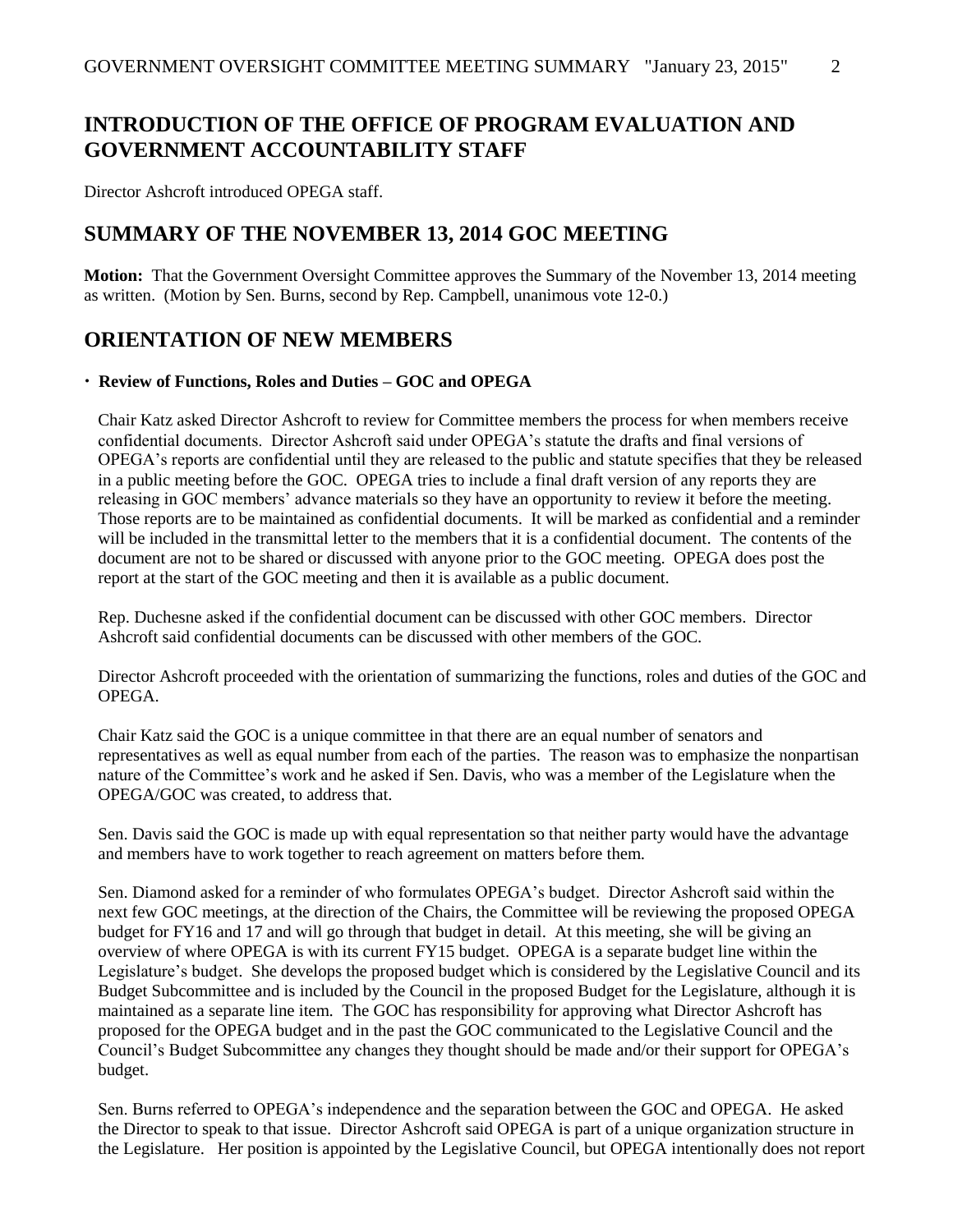to the Council in any way. That is to shield OPEGA, as much as possible, from partisan politics. OPEGA reports to the GOC in terms of its performance and takes its direction from the GOC, but at the same time, OPEGA has a certain level of independence from the GOC as well, and that mostly shows itself when OPEGA is assigned a project or review. Once the GOC assigns the review to OPEGA, the Office does some preliminary research and then comes back to the Committee to get their agreement on the detailed questions that they want OPEGA to pursue. Other than that, the Committee will not hear anything from OPEGA, other than status updates, until the review is complete. OPEGA may actively seek input on some topic from a Committee member, but the Office is not going to be directed by any GOC member, or group of GOC members, to pursue that project in any particular way. Director Ashcroft said that process is designed to make sure that OPEGA is staying objective in its work. OPEGA welcomes feedback and input, but will not make any commitments to the GOC about whether they will follow their suggestions.

Rep. Campbell asked about subpoena power. Director Ashcroft said the subpoena power rests with the GOC. It has been used more than once, but it has only been needed once in order for OPEGA to get the data needed to perform a review. In the other instances it was used because the Committee itself wanted to conduct a public inquiry of officials and the subpoena was needed to have them appear before the GOC and answer Committee members' questions under oath. The GOC also has the authority to put people under oath.

Rep. Duchesne asked if the GOC could introduce legislation after the cloture deadline. Director Ashcroft said there is authority in statute for the Committee to introduce legislation at any time, as long as the legislation is related to the implementation of an OPEGA recommendation, or something else derived from an OPEGA report.

Sen. Johnson asked the Director to talk about confidential data and information received by OPEGA from people who come forward. Director Ashcroft said confidentiality is maintained around the information that OPEGA takes in. In addition to having access to confidential records, statute establishes OPEGA's working papers on a review as confidential and thus they are shielded from public disclosure under the Freedom of Access law. The only documents that are made public with regard to a review project are those that OPEGA releases publicly through the GOC. For example, when OPEGA conducts interviews with individuals, the specific write ups of those interviews are not public documents. In addition, statute provides a specific provision for the Director to be able to keep the identify of anyone who is a source of information confidential should they so request.

Chair Katz asked Director Ashcroft to explain how OPEGA handles a request for confidential working papers from the Committee or the public. Director Ashcroft said OPEGA is happy to be transparent about the underpinning of their work and would provide the GOC the supporting information without violating the confidential nature of specifics. If the media requests particular backup detail for something in an OPEGA review, that information is not provided directly to the media. If the information was going to be made public, it would be done through presentation to the GOC.

#### **Review of Key Processes:**

#### **- How Topics are Selected**

Director Ashcroft outlined the process of how topics are selected.

Chair Katz asked the Director to talk about Bills that require OPEGA to do work on certain topics. Director Ashcroft said that has occurred a number of times over the years where there has been a bill introduced that effectively directs OPEGA to do a particular review. It happened a number of times early in OPEGA's existence, but less frequently over time. It has consistently been the GOC's view that the preferred channel for directing OPEGA's resources be through the GOC as that is what it is established for and assigning projects through legislation would interfere with the Committee's ability to assign resources to other projects. In the past when legislation is introduced that directs OPEGA to do something, the GOC has worked with the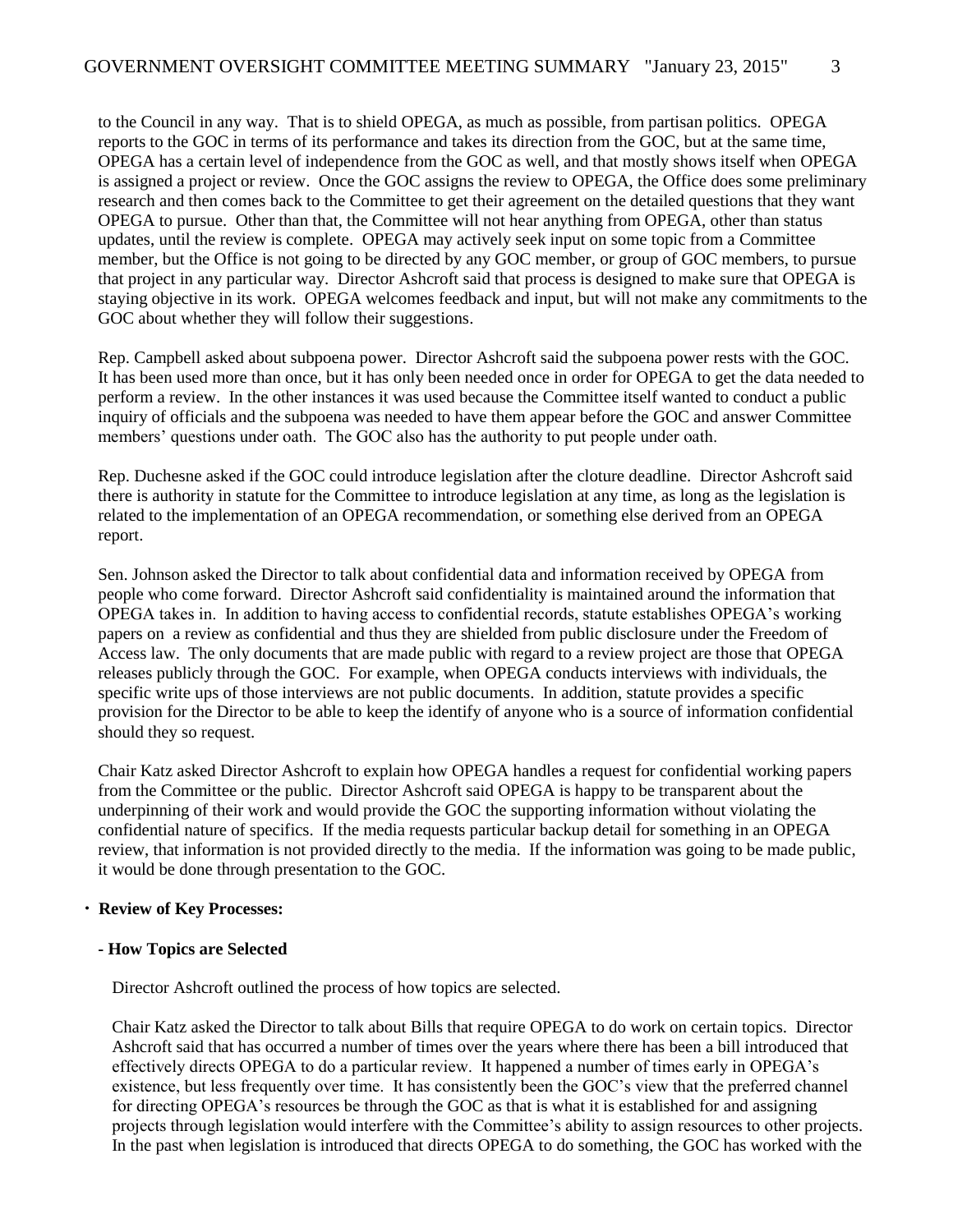sponsoring legislators, or the committee of jurisdiction who is hearing the bill, to make them aware of the GOC/OPEGA process.

Director Ashcroft made Committee members aware that when they are working with constituents who have concerns that anything the constituent provides to a legislator is public record and can be subject to FOAA. If that information is provided directly to OPEGA by the person, it is taken in as confidential working papers and therefore the Office can protect the information. She wanted to make sure the members were aware of this because there have been many past Committee discussions with Linda Pistner, Chief Deputy Attorney General, trying to make legislators aware of that, particularly because sometimes constituents are sharing sensitive personal documents when they have concerns they want legislators to address.

Rep. Sanderson asked if there was opportunity to add questions to a review that was in process. For example, if a question comes up that was not necessarily part of the direction that OPEGA has been given by the GOC, is there an opportunity for the Director to come back to the GOC and ask if that question can be added to the tasks. Director Ashcroft said it could work either way. If OPEGA identifies something additional it thinks should be in the scope of a review and it cannot be covered by what OPEGA is already doing, she can go back to the Committee and propose the change. Similarly, although it has never happened, she would expect that if the GOC becomes aware of an additional question that they wanted to add to the scope, that it would be discussed and a formal decision would be made.

## **RECESS**

The Chair, Sen. Katz, recessed the Government Oversight Committee meeting at 10:25.

### **RECONVENED**

The Chair, Sen. Katz, reconvened the meeting at 10:40 a.m.

Chair Katz asked if there was objection to taking an item out of order. Hearing none the Committee moved to **Unfinished Business, Follow-up on OPEGA's Maine Economic Improvement Fund Report, UMS 2014 MEIF Annual Report.**

### **UNFINISHED BUSINESS**

 **Follow-up on OPEGA's Maine Economic Improvement Fund Report** - **UMS 2014 MEIF Annual Report**

Director Ashcroft said this item is informational, but if the Committee has questions regarding the Annual Report Jake Ward from the University of Maine Orono is at the meeting.

Director Ashcroft said OPEGA released the Maine Economic Improvement Fund Report in June 2014 and had several recommendations. One being that the University of Maine System should establish, and being reporting on measurable goals and objectives for MEIF as required by statute. The University System's action item on that was to establish those goals and objectives as part of a strategic plan approved by the University of the Maine Board of Trustees. The University informed OPEGA that they would see the results of that work in the 2014 Annual Report of MEIF. She noted that the University included in the Annual Report a discussion of the strategic outcomes, goals and metrics they are going to be using for the Fund going forward.

Director Ashcroft said OPEGA also noted in the Report that even though UMS did not have approved goals and objectives they did consistently report several metrics in their annual reports to the Legislature on MEIF. OPEGA had concerns with the reporting of the metrics, either that they were calculated incorrectly or reported inconsistently over time in the reports and, thus, were not as transparent and accurate for reporting to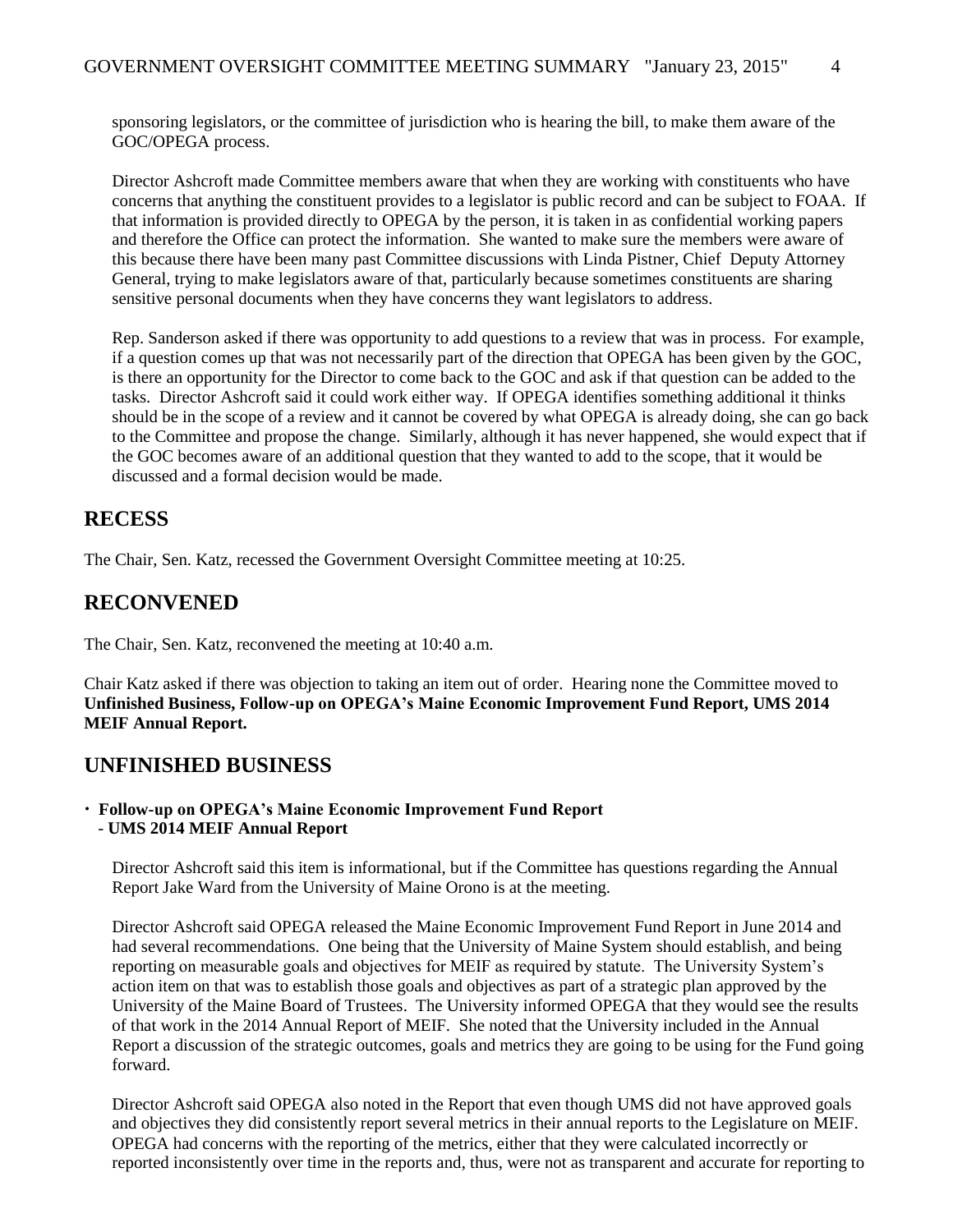the public. Another of the University's action items was to revise and review the processes they were using to gather the information for those metrics, to bring consistency and accuracy, both in the way they calculated them and reported them to the Legislature.

Director Ashcroft said OPEGA has reviewed UMS's 2014 MEIF Annual Report and did see the expected improvements in the contexts for and discussion of the metrics. OPEGA has not verified UMS's numbers for accuracy, it appears from the way UMS is portraying them, that they have addressed some points OPEGA had raised.

By virtue of UMS's Annual Report, Director Ashcroft said OPEGA is prepared to officially close out those two recommendations in the MEIF Report given the subsequent action the University has taken. She said there are other recommendations from OPEGA's Report that are still open and she will keep the GOC informed of the status of those. The University is due to report back to the Committee in March 2015 with regard to, not only the remaining open action items, but some significant discussion that the GOC had with the Chancellor of the University System about what their approach was going to be going forward in deciding where MEIF was going to be used.

Chair Kruger said when he was first appointed to the GOC he was totally unaware of MEIF and what it was supposed to do and what it does. He thinks the UMS MEIF 2014 Annual Report was what the GOC needed. He also believes it is a great program and hopes the Legislature continues to support it because they have been doing a good job for Maine.

Sen. Johnson appreciated seeing the information because that was the direction the Chancellor suggested the University was moving towards. He asked whether in the future there would be additional information that summarizes the planned percentages, or amounts that are to be allocated and invested in the different technology sectors.

Mr. Ward introduced himself and said what UMS has reported on are the outcomes and they do have some distribution by sector. UMS is less likely to have strategic targeted percentages, or amounts going in because, in part, what they are doing is reacting to opportunities, as well as reacting to needs. He said the University can show how they are projecting the budgets and directions, but it is not, for example, that they are going to put 25% here because it is more responsive to what is coming about in the State and also were federal funding is available

Rep. Duchesne presumed the MEIF review was a wakeup call and required some institutional changes in order to produce a report that is more transparent. The accounting has changed and he asked if those changes were institutionalized and routine. Mr. Ward said UMS had always done reports, but as OPEGA pointed out, UMS did not have it aligned with any specific strategic goals or objectives. UMS has always been very open about how the money has been spent, but they had found USM was counting things a little different so now there is a uniformed process and it is more routine. Very extensive accounting packages and software changes are being implemented to be able to track that more uniformly and consistently. Mr. Ward thinks all the report recommendations were for the right things and UMS is acting more like a system which is part of what the Chancellor was trying to do and the Board of Trustees overall.

Sen. Burns thanked Mr. Ward for his work with the GOC saying it was not always easy, but believes it got to a good end. He also thanked him for the tour he was given at the Franklin Aquaculture Center and recommended the tour to other members of the Committee.

Chair Katz asked if the federal money was more scarce than it has been in the past and within MEIF's seven technology sectors is there more opportunity within certain sectors for getting federal matching dollars. Mr. Ward said yes, no, and maybe. He referred to the table in Figure 1 in UMS's MEIF 2014 Annual Report which shows the overall amount of federal dollars in the combined seven sectors. They had a good year in 2010, but then and with the way the congressional budgets have worked, there was a fall off, but they are now starting to see a turnaround in available opportunities. Areas that they have seen strength are Department of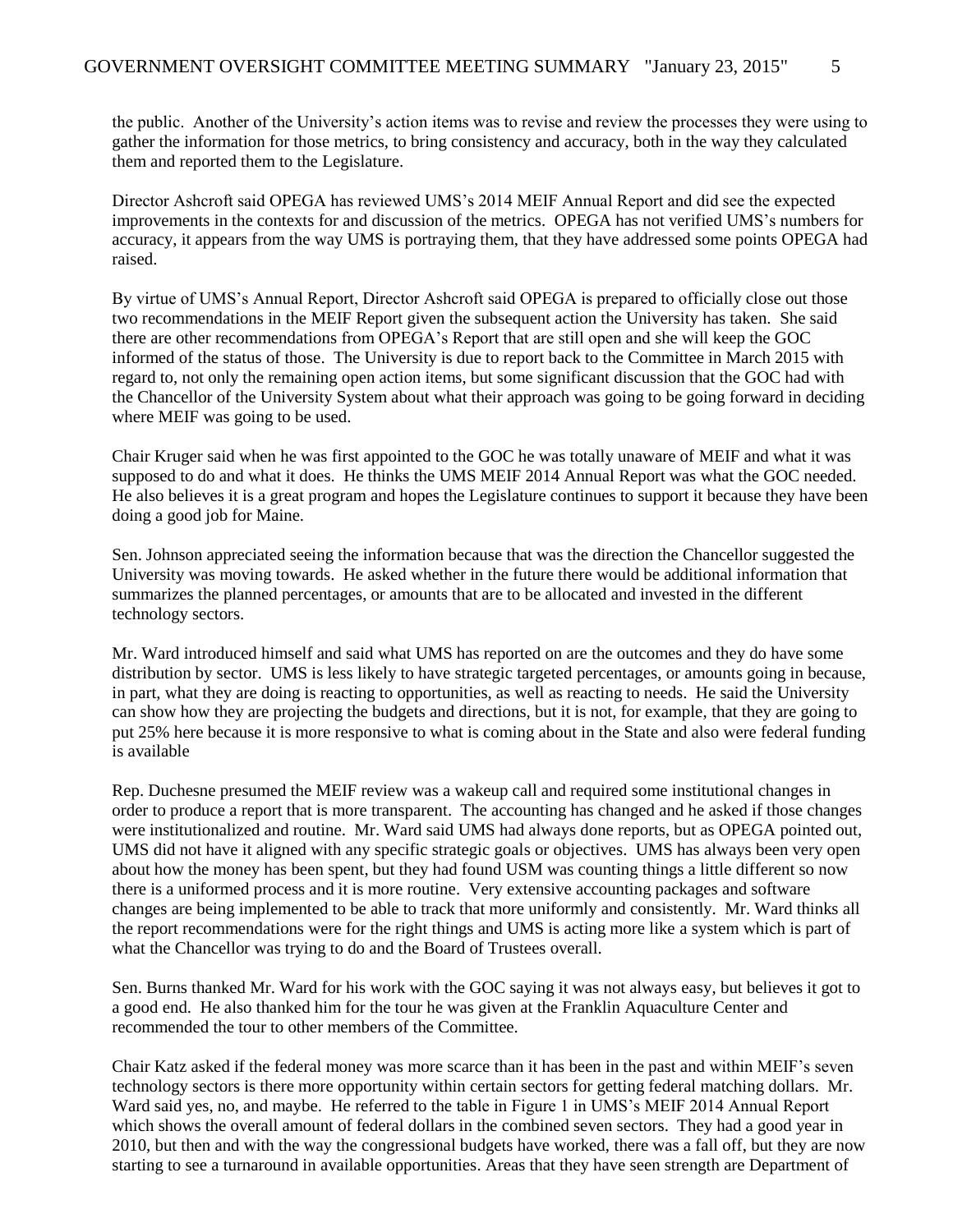Defense, Department of Energy, and US Department of Agriculture because of UMS's natural resource base and some of their industries. Mr. Ward said for their own institutions, NIH funding is not as robust as, for example, the Jackson Lab, which is almost one hundred percent NIH. So it is about where UMS has capacity and where those opportunities are, but like the natural science foundation grants it is not so much targeted at one sector, but targeted to overall approaches. For example, they have the new award for aquaculture from the National Science Foundation where the Foundation had never funded aquaculture before. Mr. Ward said that is why he stated earlier his answer was yes, no and maybe. (A copy of UMS 2014 MEIF Annual Report is on file in OPEGA.)

The Committee thanked Mr. Ward for attending the meeting and answering their questions.

Director Ashcroft continued with **Orientation of New Members**

- **- How Requests for Reviews Are Processed/Considered**
- **- Checklist for Considering Potential Topics**
- **- How Reviews are Conducted**
- **- How Reports are Received**
- **- Voting Processes and Procedures**

Sen. Johnson referred to the voting process and procedures noting that it said there are no abstentions allowed and when the Committee is voting to place a review on the Work Plan or On Deck. He could envision that there may be a circumstance where there is a conflict if a member had an opportunity to vote against investigating something that he/she had a particular interest in or where a family member would benefit. He was curious of the origin of that and the thought process around not allowing abstentions in that situation. Director Ashcroft thought there was more specificity to that in the GOC's Committee Rules. She said the GOC's Rules are modeled from what exists in the Joint Standing Committees' Rules, but she did not know if that provision was specifically added to the GOC Rules.

Sen. Johnson believed the Joint Rules allows abstention for reason of being excused for conflict. Chair Katz thought it might be a recusal. He said if the GOC's Rules don't provide for them, the Rules should be amended to do so.

#### **Description of GOC/OPEGA Website**

Director Ashcroft summarized what information was on the GOC/OPEGA Website.

Chair Katz asked if there was objection to taking an item out of order. Hearing none the Committee moved to **Unfinished Business, Review of OPEGA Information Brief on Follow-up on Health Care in State's Correctional System**

#### **Review of OPEGA Information Brief on Follow-up on Health Care in State's Correctional System**

Director Ashcroft said at the last meeting of the 126<sup>th</sup> GOC in November 2014 OPEGA released its Information Brief on Follow-up on Health Care in State's Correction System. OPEGA did a review of that subject matter in 2011 and were continuing to follow the actions taken by the Department of Corrections (DOC) in response to OPEGA's recommendations from its report with the goal of improving, not only the health care service provision in the institutions, but more importantly, the DOC's monitoring of how the contractors being hired to provide those services were performing. DOC has taken a number of significant actions toward improvements regarding some of OPEGA's Report recommendations and other actions they were already planning on doing. Those actions included issuing a new request for proposal for a health care services vendor. Correction Care Solutions (CCS) is the new vendor who began providing services in July 2012. As OPEGA was completing its follow-up work, some advocacy groups came forward and made OPEGA aware that they were still receiving a number of complaints and requests for assistance with regard to health care services in the Corrections System.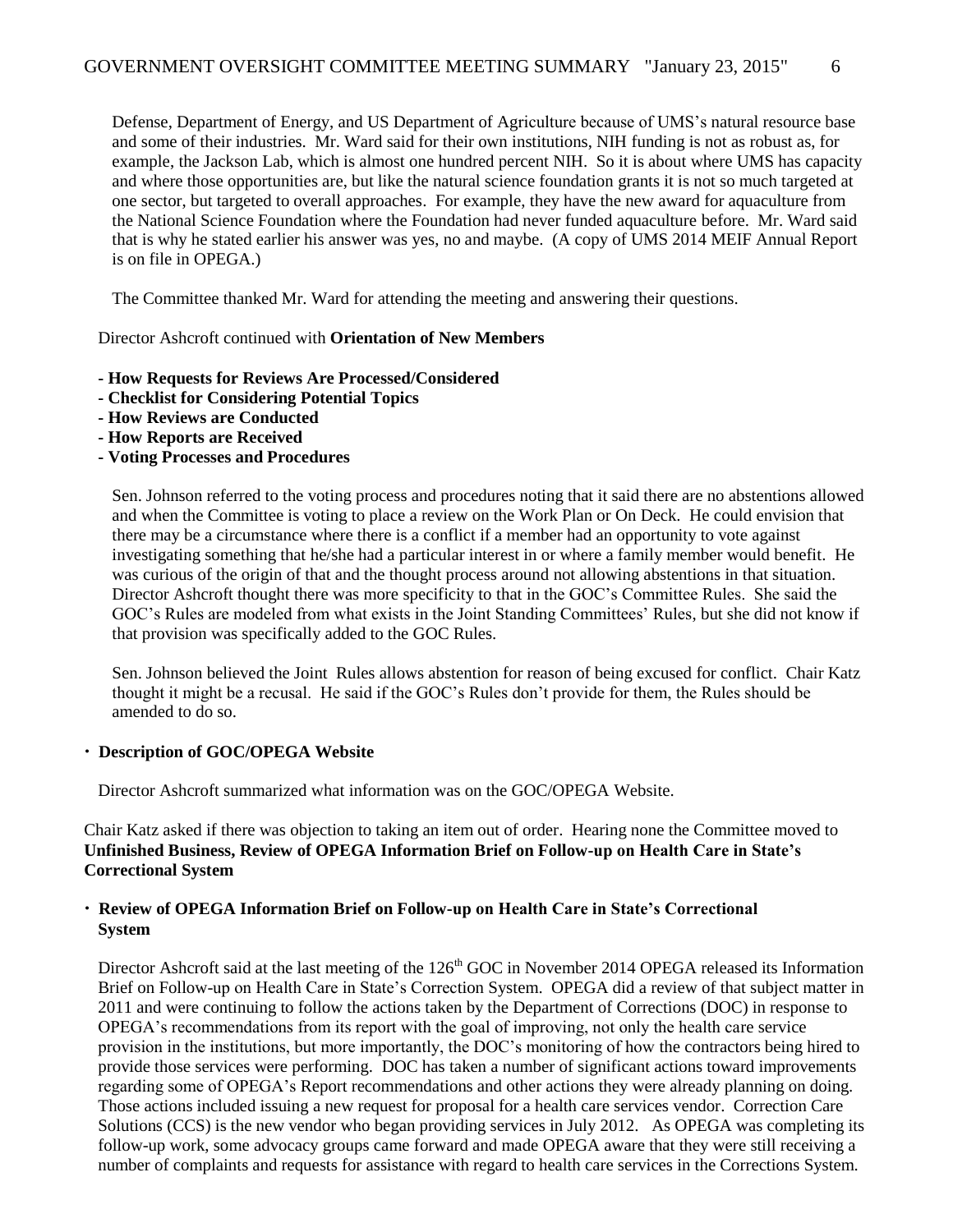The groups thought the communications and requests they were receiving indicated that there were still real areas of concern with the services that were being provided to prisoners within the corrections system. That letter came to the GOC as a request for an additional review. Because OPEGA was already involved in followup work, the Committee assigned OPEGA to do a formal follow-up review to determine whether the complaints being received by the advocacy groups are really indicative of systemic problems that still exists in the provision of health care services.

OPEGA's Information Brief was presented at the last meeting of the  $126<sup>th</sup>$  GOC so it has not been through the entire process yet. Director Ashcroft said it was the intent to present it to the new GOC and then move forward with the rest of the Committee's process for receiving a report.

Mr. Kruk summarized OPEGA's work on the review of medical records for a sample of prisoners that was the majority of OPEGA's work on this project. Director Ashcroft summarized the Information Brief.

Sen. Gerzofsky asked for a short description of what inaccurate information means. Mr. Kruk said it was something that OPEGA thought of as substantively incorrect. For example, a claim that the prisoner was not seen by a medical professional when OPEGA could see in the medical records when they were treated and by whom or a prisoner claimed that no one had taken his vitals and it could be seen where they were in the Infirmary and their vitals were being taken every four hours. The documentation clearly refuted what the claim was. Director Ashcroft gave the example of the prisoner saying he had not received anything for his pain, but OPEGA saw that what it was translating to was that the prisoner had not been given opiates for their pain, because it can be seen that they were actively prescribing a pain regiment for the prisoner, so OPEGA would have determined that to be inaccurate.

Rep. Sanderson asked whether DOC's pain management philosophy was being shared with outside specialist so there be no conflicts and there is continuity between prescribing practices once they are returned to the facility. Director Ashcroft thought that would be a good question for DOC. Chair Katz said they would come back to Rep. Sanderson's question later in the meeting.

Sen. Johnson said if DOC was substituting what the specialist recommended with what they believe to be appropriate, was someone consulting with the specialist in determining if DOC's treatment was appropriate for the person's problem.

Mr. Kruk said at times OPEGA could see in the progress notes almost a negotiation where the providers at the prison would contact the specialist to inform them of their philosophy. Director Ashcroft did not want to give the impression that the specialist sends their recommendations and they are completely ignored by DOC. That is not what was seen. The pain medication cases were the most typical examples seen of where those prescriptions were changed when the prisoner went back to DOC. In cases where they were sent out for a diagnosis or surgery consult, OPEGA could see in the records that there was a discussion with the inmate about that, similar to if you went to have a surgery. There is a component of is this elective, is it necessary, what are the risks associated with it that might make them decide not to do it. The factors are similar to if your primary care provider sent you to an outside specialist and that specialist reported back to your primary care provider and you worked with your provider on it. The specialists' reports are received, they might have telephone conversations, they might be able to see from what is directly in the specialist's report what they need to see and then, if it is not incongruent with the philosophies of DOC, they would proceed.

Sen. Johnson asked then if there was in fact a consultation that happens and a handoff process of what the treatment should be within the prison setting. Mr. Kruk said his understanding is that DOC's treatment is in consultation with the specialist.

Rep. Mastraccio's questions were regarding when a prisoner had surgery, or had to be hospitalized and treated by a specialist, who makes recommendations for pain meds. She asked whether DOC ever gave opiates. Mr. Kruk said DOC will provide opiates due to a surgery, or an acute episode, but they do not want to treat chronic long time pain with opiates.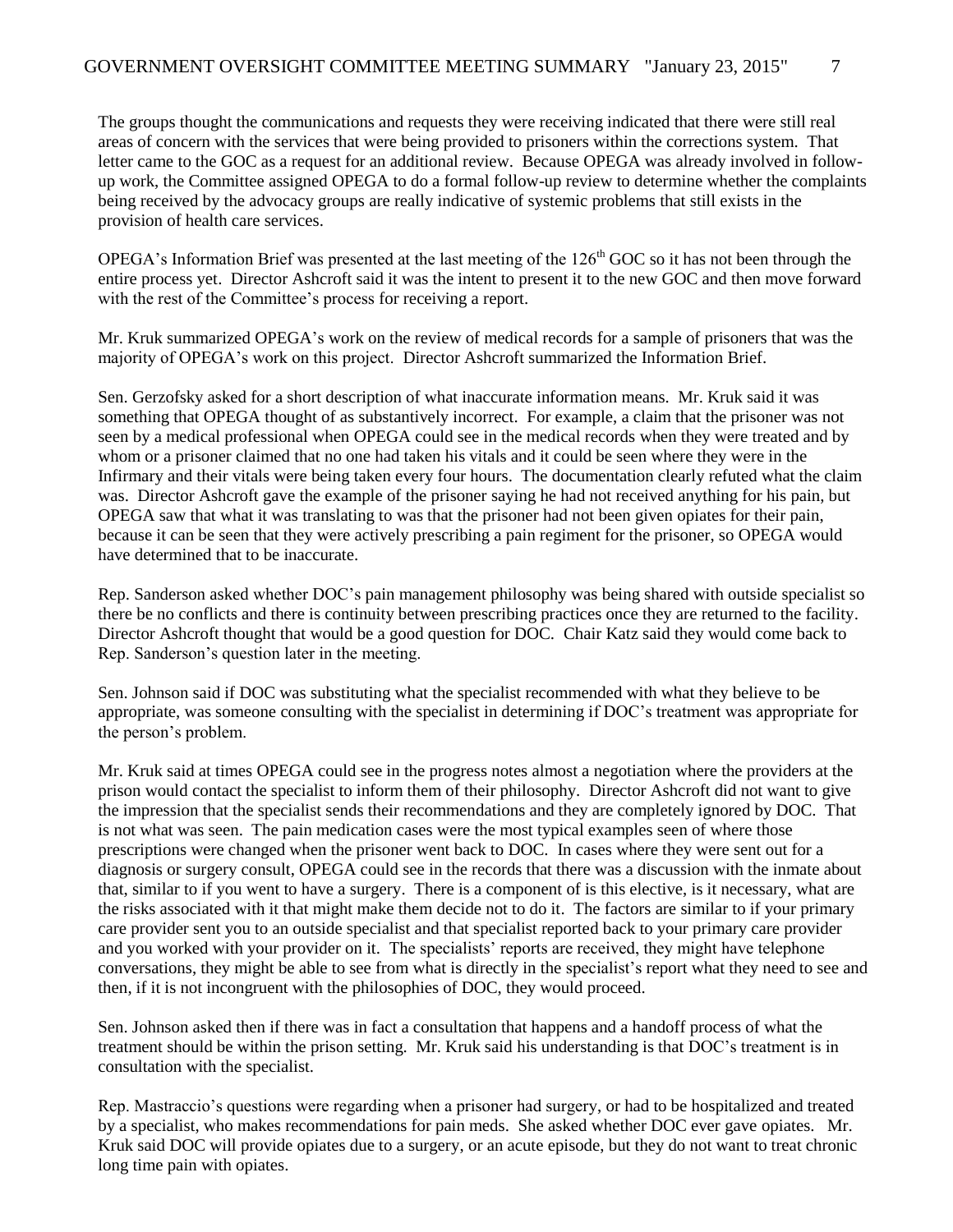To answer Rep. Sanderson's earlier questions, Chair Katz recognized Deputy Commissioner Breton.

Deputy Commissioner Breton said the medical services' component is directly under her. She said Kim Robbins, Health Services Coordinator, and Holly Howieson, Nurse, III, DOC and Dr. Newby were also in attendance to answer questions.

Deputy Commissioner Breton said they do share information with specialists about their policies. They started through the Board of Physicians. Dr. Clinton, who is the Medical Director, has presented in front of the Board regarding DOC's philosophies and about the way opiates are being changed in society in general for pain management. If a prisoner comes back from an outside procedure and has been prescribed opiates for a long period of time for pain management, Dr. Clinton will reach out to the provider and do one-on-one education. DOC does provide opiates in the infirmary if someone has had surgery, but opiates inside a correctional facility become money, a strong arm issue and highly sought after. So they do limit opiates to those medically necessary situations and try to confine it to the seven bed infirmary. DOC tries to control it closely and that is as much for the security of everybody else in the facility because it is a highly sought after drug.

Sen. Burns said he would recommend that OPEGA's Information Brief be shared with the Board of Visitors as well as other advocacy groups for future reference and thinks it would improve the communication in the future. Deputy Commissioner Breton said she was more than willing to share it with them. When the Brief was presented in November the Maine Prison Advisory Group was at the GOC meeting. She said CCS meets with advocacy groups and she will make sure the Brief is available to them, the wardens and superintendents for their Board of Visitors meetings.

Chair Katz noted that prior to DOC's new medical contract with CCS DOC was contracting with a variety of vendors to provide health care services. One of the goals was to have better coordination and hopeful to reduce costs among other things. He asked if costs have been reduced, or at least held cost stable, as a result of changing to a single vendor. Deputy Commissioner Breton said DOC has stuck to its budget for the last three years, which was very unusual for DOC prior to that. DOC is managing it closely and meets with CCS once a month to review their financials, performance, vacancies, and any critical events that have happened. They consider it a partnership with CCS. DOC's contract with CCS is a risk shared model so there is a penalty to both if DOC starts to go over budget. The shared risks contract allows DOC and CCS to work together. She said they do not cut costs in lieu of services. They maintain costs for medically necessary services. If there are two drugs that do the same thing, and the pharmacy company says they are the same, but one is less, they will switch to the lower cost medication.

#### Chair Katz recognized Dr. Newby.

Chair Katz asked Dr. Newby if he resided in Maine and he said he did. Deputy Commissioner Breton noted that DOC's last medical services contractor managed services from away, but CCS has actually brought people to Maine, housed them in Maine, and they are available to DOC 24/7. She said it is a different management style and it has worked very well. DOC can get any issue quickly resolved without having to wait for their corporate office to respond.

Sen. Johnson asked Dr. Newby to describe CCS's process for deciding when to use generic or equivalent medications because some doctors have concerns and reasons why they are using a particular formulation rather than the generic brand. Dr. Newby said they utilize what they refer to as a formulary, which is a list of approved medications that match specifically to other non-generic type medications that are used in the community. They look at those medications, not based solely on costs, but which may be deemed most appropriate for use in the correctional setting.

Sen. Johnson asked who was responsible for compiling that formulary and is there a standard reference being utilized. Dr. Newby said they had a full steering committee of physicians from all over the country that they utilize with CCS's main Corporate Offices located in Tennessee. Dr. Clinton and a group of physicians meet on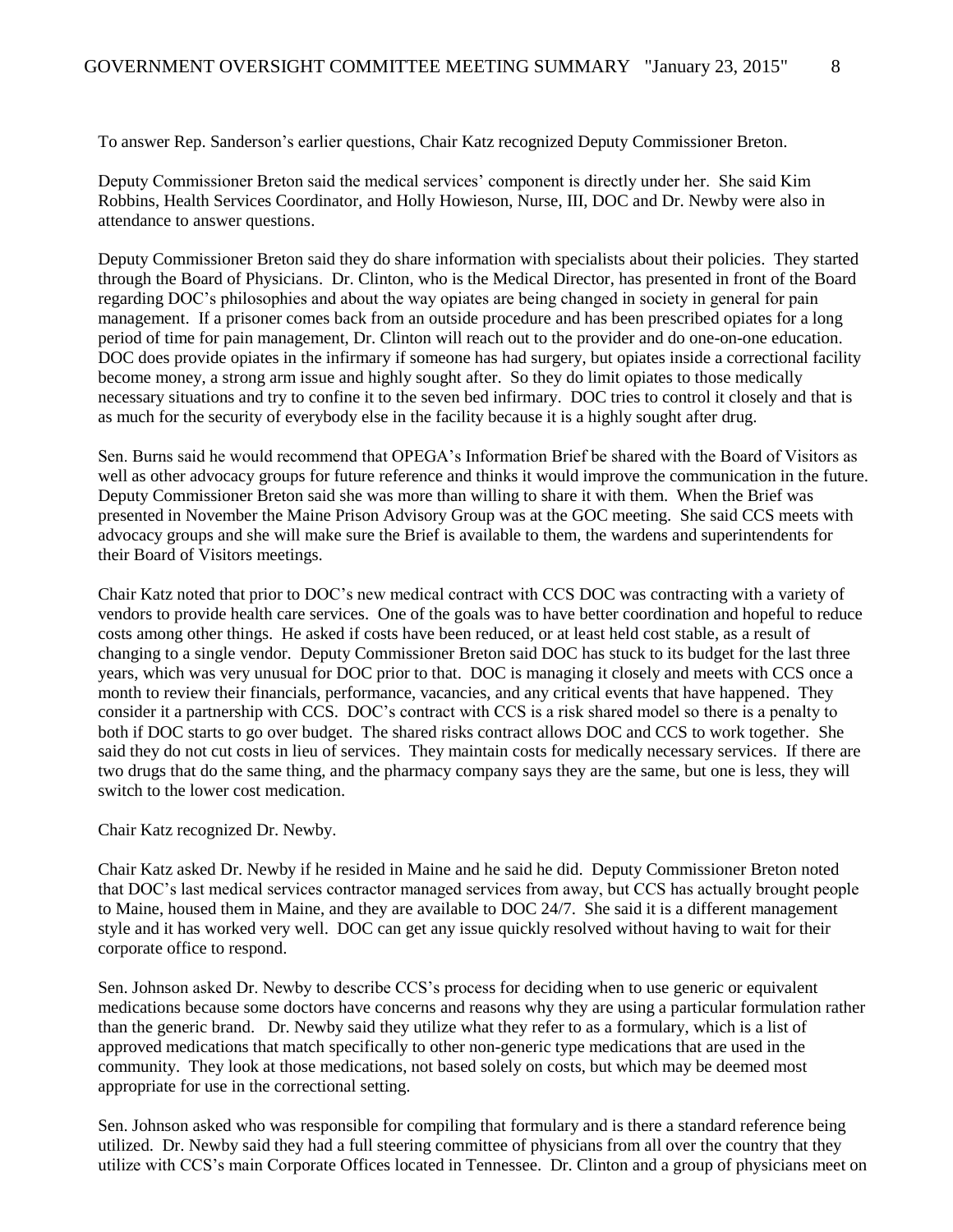a regular basis to discuss formulary medication changes. Medications are looked at extensively and then they make a decision of what would be considered formulary. He said they also have a non-formulary list of medications and it just requires a signature to use a medication that is outside the formulary. Dr. Newby gave the example of medication they are using to treat Hepatitis C noting the medication cost \$1,200 per pill but it is being actively used within the Correctional System. They do look at all means of treatment and said it would not be cost effective to withhold treatment to anyone.

Sen. Gerzofsky said he has been a long serving member of the Criminal Justice and Public Safety Committee and medical services in the correctional facilities has been an issue for at least the twelve years he has been involved. He noted that he has seen a reduction in the letters he is receiving from inmates.

Chair Kruger asked if CCS had a preferred, or exclusive, medication supplier or pharmacy. Dr. Newby said CCS uses a national vendor, Diamond Pharmacy, located in Pennsylvania. They send requests and it is overnighted to them. He said as backup they use local pharmacies located near the various correctional facilities.

Chair Kruger referred to the use of outside specialists and asked why CCS would send a patient to an outside specialist who then does not have prescription privileges, or staff privileges, so CCS has to redo what the specialist has done. Dr. Newby said that was a good question. One of the things people have to understand is that CCS takes each patient one at a time and assesses them on a case-by-case basis. The perception you may have that individuals are sent out, seen and then those recommendations may, or may not, be followed is a misperception. There is an active interaction and dialogue that goes back and forth between them about the ways in which certain ailments can be treated and CCS's physicians work their hardest to abide by the recommendations given to them. For example, if there is a recommendation that someone needs to have a knee replacement and all the other alternative means of treatment and therapy have been done, CCS will absolutely do a knee replacement and ensure that the person gets the adequate follow-up, occupational therapy, etc. The overwhelming majority of recommendations that are made from the outside are followed to the best of CCS's ability.

The GOC members thanked both Deputy Commissioner Breton and Dr. Newby for attending the meeting and answering their questions.

The GOC will hold a Public Comment Period on OPEGA's Information Brief on Follow-up Review of Health Care in the State Correctional System at their next meeting on February 13, 2015.

# **RECESS**

The Chair, Sen. Katz recessed the Government Oversight Committee at 11:55 a.m.

# **RECONVENED**

The Chair, Sen. Katz, reconvened the meeting at 12:30 p.m.

# **REVIEW AND ADOPT COMMITTEE RULES**

Director Ashcroft referred members to the GOC Committee Rules and noted that she had previously discussed with the Chairs an issue in "**7. Procedures for public hearings.**" She said it states that "the Committee may not hold a public hearing to solicit public input on a final report until at least 15 days after that final report is received by the Committee and distributed to the public…". She said there are times when the GOC is meeting on a two week schedule and that public comment period comes at 14 days rather than 15.

Director Ashcroft also referred to "**9. Voting**" because of the GOC's earlier discussion regarding abstain or recusing themselves from a vote.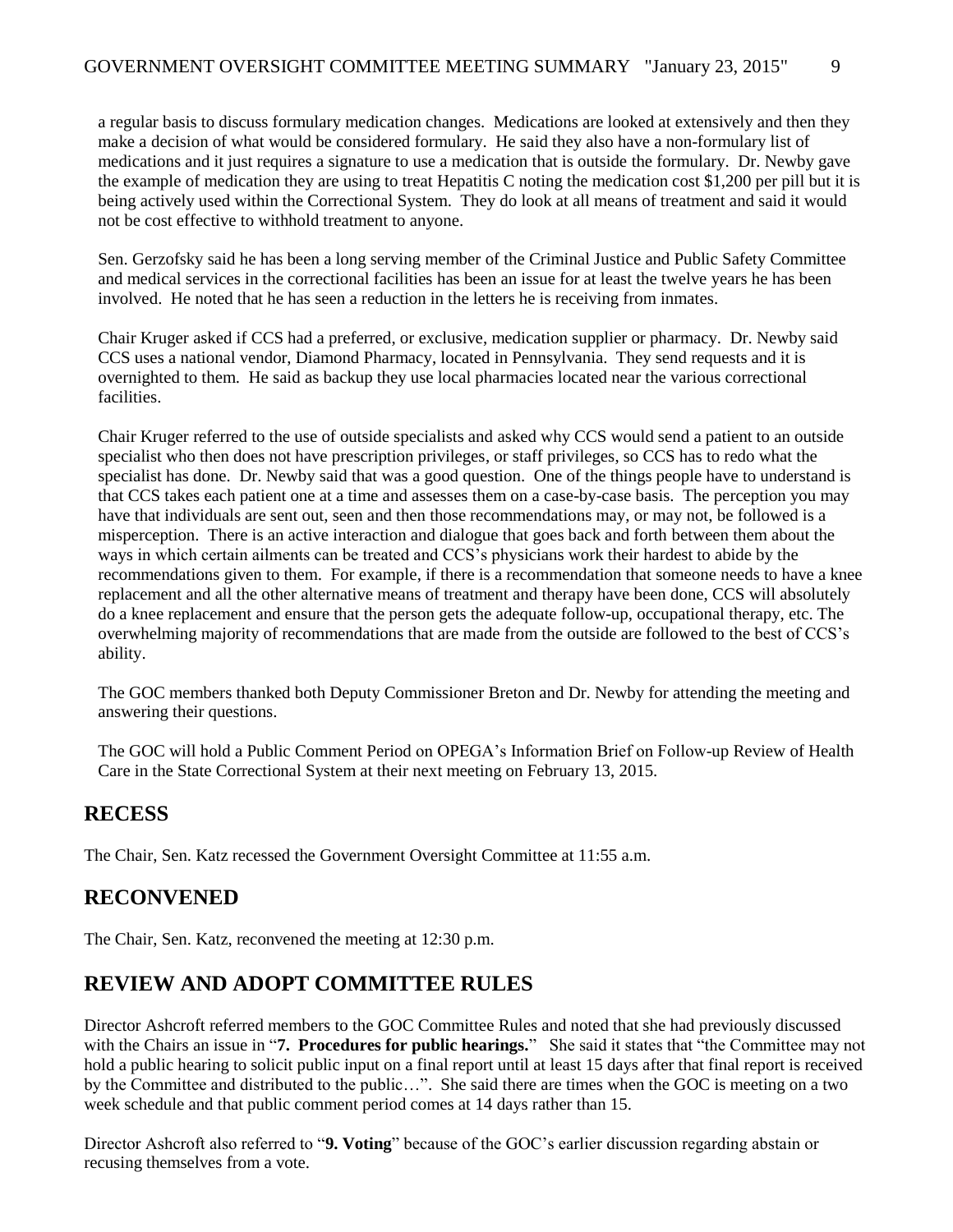Chair Katz thought the Committee Rules would supersede OPEGA's voting procedure document. Director Ashcroft will make the change to the Voting Procedures.

Director Ashcroft said section "H." addressed the Committee's vote on OPEGA's reports using the word "Endorse" and questioned whether there was any additional language that the Committee wanted to add to clarify what the Committee considers the endorsement to represent. Statute does not define it in any way, but almost every time the GOC first takes a vote of endorsement a question arises regarding what that really means. If the Committee wanted to add any clarification to that, she wondered whether the Committee Rules would be the vehicle to do that.

Chair Katz asked if Director Ashcroft could write something for the GOC to consider as an amendment and suggested that the word "endorse" be changed to "accept" because endorse seems to carry a lot more implications than accept. To him it means that he agrees with everything that is said as opposed to accepting the report indicating it was done right and the work product is what the GOC had asked OPEGA to do.

Sen. Johnson asked if the word "endorse" was statutory language and Director Ashcroft said it was.

Chair Katz apologized and said his previous suggestion of changing the word "endorse" was out of order.

Rep. Duchesne asked under what circumstances an OPEGA report is sent back to the drawing board. Director Ashcroft said the GOC really does not have that opportunity and the vote is the Committee's way of conveying to their peers what they think of the report, as opposed to sending it back to OPEGA for further work.

Sen. Burns asked if the GOC could ask for more work to be done rather than actually endorsing a report or does it have to be done incrementally. Director Ashcroft said they usually do that incrementally. There is a period where the GOC asks for additional information, either from OPEGA, or the agency, as part of what they are considering. If there is actual further review work that needs to be done, that is carved out as a separate project and moved on to the Work Plan.

Sen. Burns had concerns about absentee votes needing to be in by "5:00 p.m. on the date of the vote" and said that was also discussed with the joint standing committees he serves on. He would like to have that changed to "5:00 p.m. on the following business day of the vote" because of the conflict of having two committee meetings at the same time. Director Ashcroft said that is up to the Committee and what they want to maintain for consistency with the other committees.

**Motion:** That the Government Oversight Committee moves that E. 2) of the Committee Rules be amended to read "up until 5:00 p.m. on the next legislative day". (Motion by Sen. Burns, second by Rep. Campbell.)

**Discussion**: Sen. Johnson noted that in E. 1 the language used is "business day following the vote" and perhaps it should be up until 5:00 p.m. on the next business day after the vote rather than legislative day.

Rep. Campbell preferred legislative days because business days are sometimes not consistent with legislative days.

Director Ashcroft said as a practical matter trying to track a legislative day would get difficult for the Office and she thinks the way it is currently written is consistent with the voting procedures for the Legislature as a whole.

Rep. Duchesne, Sen. Burns and Rep. Campbell each gave examples for using legislative days or business days and what would constitutes a legislative day questioning whether that would be a day you have Committee work or is it only when there is a session day.

Sen. Gerzofsky said the issue of legislative versus business day is being brought before the Joint Rules of the House and Senate Committee on Thursday, January 29<sup>th</sup>.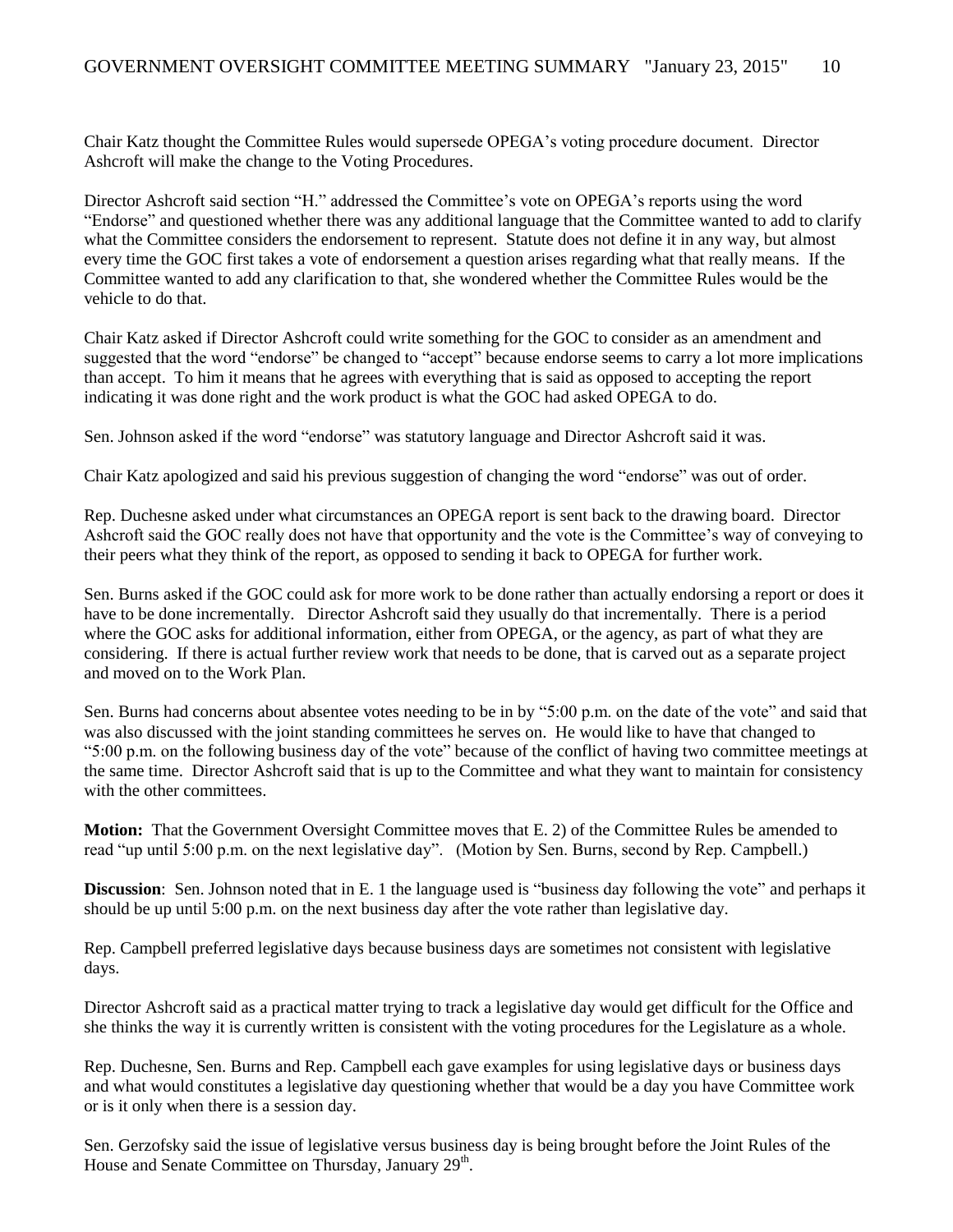Sen. Diamond asked if the member who missed the vote have to be present to register their vote or can they vote long distance. Director Ashcroft said if the member was not on campus at the time of the vote they would have until noon on the 2<sup>nd</sup> business day following the vote. Director Ashcroft said within that time frame, and with the permission of a presiding officer, a member can register their vote from long distance. Sen. Burns said he followed that process once and he had to jump through a lot of hoops to get a presiding officer's permission.

Chair Katz said because the Rules Committee was meeting and would be discussing this issue next week, and because the GOC was waiting for language from Director Ashcroft regarding "endorse" any way, perhaps the GOC should wait for that information before voting on the above motion. Sen. Gerzofsky said there have been concerns from other legislators regarding the voting procedures and that is why the Rules Committee will be discussing it.

The Committee agreed to wait until the next GOC meeting to take action on the above motion.

### **NEW BUSINESS**

### **Presentation of OPEGA 2014 Annual Report**

Director Ashcroft presented OPEGA's 2014 Annual Report.

Rep. Mastraccio referred to the mention in the Annual Report of the contracted evaluation DECD most recently had done on Economic Development Programs. She remembered seeing the first Report on Economic Development Programs from that evaluation but, although she is and had been a member of the LCRED Committee, she does not recall receiving a copy of the second report. Director Ashcroft said she would forward that report to the members of the GOC. Director Ashcroft had talked with the GOC Chairs about adding this item to an Agenda for GOC discussion of what they want to do for next steps on OPEGA's Economic Development reports as that report still has open recommendations that have not been addressed – some of which are repeated in the most recent report from the consultant.

Rep. Campbell noted OPEGA's Annual Report said 268 Maine towns had visited the OPEGA's website and asked if the Director had a breakdown for which towns those were. Director Ashcroft said she will get that information for the Committee.

#### **Discussion of Process for Establishing OPEGA Work Plan for 2015-2016**

- **Review of Current Work Plan**
- **- Review of On Deck List Topics**
- **Solicitation of New Topics**

Director Ashcroft said the GOC will decide what will be on OPEGA's Work Plan for the next two years and there have been various ways that past Committees have gone about that. She said she was going to suggest a proposed process that seemed to have worked in the past.

Director Ashcroft said currently OPEGA has four projects in progress, two in suspended status, and two that are still in planned status. For one of those in suspended status OPEGA will bring a project direction statement at its next meeting, She noted that several of the projects were added by the GOC in 2014. With what is on the current Work Plan, OPEGA has enough work to keep them busy for the rest of the year, but the way they had proceeded with the effort in the past is to have a discussion and a voting process for what will go on the Work Plan, including the topics that are currently on the Work Plan that are rolling over from one GOC to another.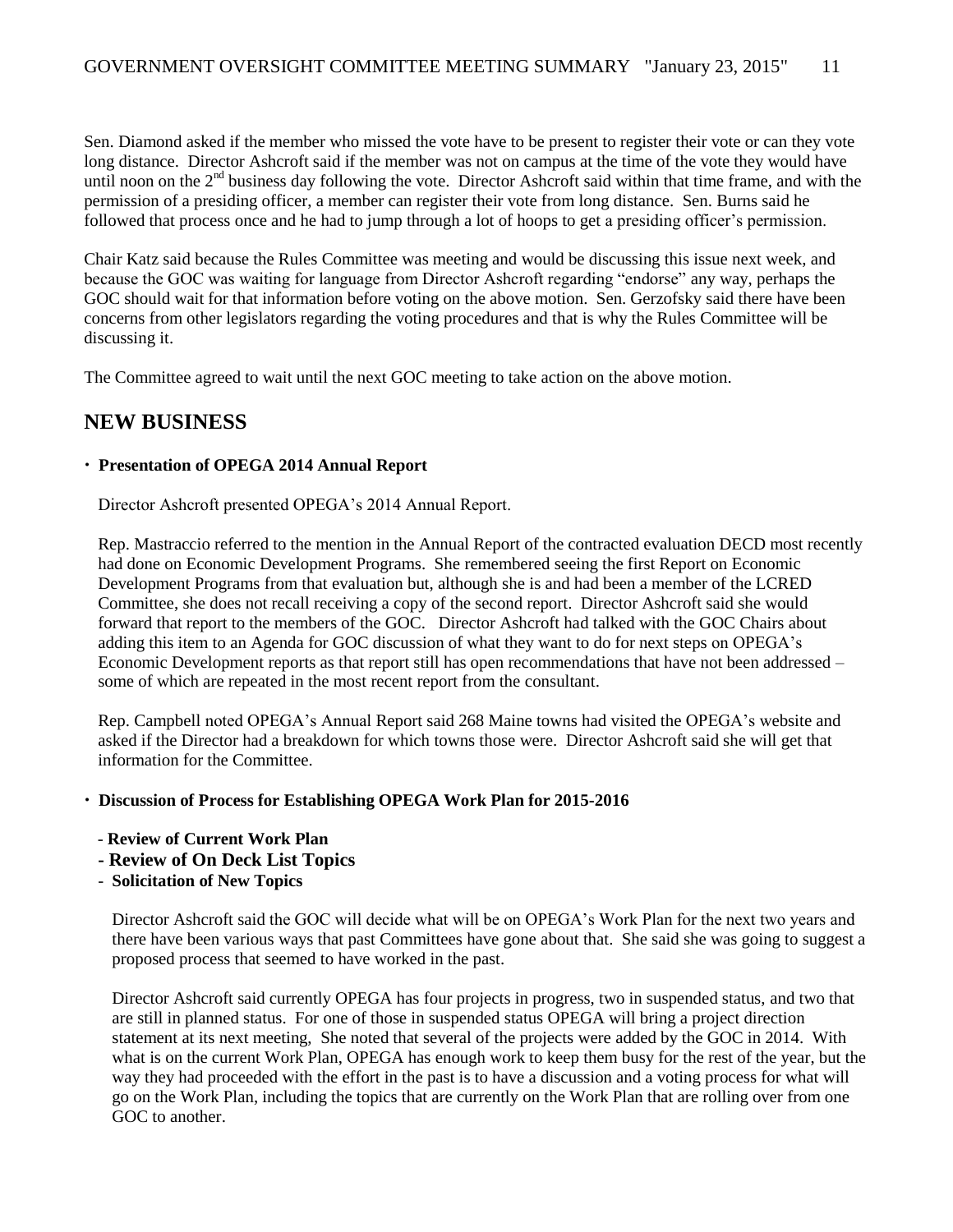Director Ashcroft referred members to the On Deck list in their notebooks with the topics that the GOC has placed on that list for the purposes of reconsidering at a future time. Typically there are also new topics Committees members would like to propose for OPEGA's Work Plan. In the past, she had OPEGA staff do a bit of research to update the background information for one of the topics on the On Deck list prior to bringing it to the GOC. She said that research can be time-consuming to do so instead she is providing the list to the Committee for purposes of identifying topics that members are interested in. OPEGA can then update the information for those topics for the GOC's consideration.

Director Ashcroft said typically the GOC will also solicit ideas from other legislative committees, from members of the GOC, and the Legislature at large. Last week the GOC Chairs sent letters to the Joint Standing Committees to see if they have any particular requests for reviews. She said what has been done in the past is they have taken the topics from all these different sources and the Committee identified fifteen to twenty topics to vote on according to their highest priority or level of interest. Those topics are the ones that the GOC had further discussions about whether to add them to OPEGA's Work Plan or deciding what else they would like to do with the topic.

Sen. Diamond asked if there would be an opportunity for the Transportation Committee to make a specific request for the OIT Follow-up project that OPEGA already has underway. He said in particular he was referring to the police radio system that has been struggling for years. Director Ashcroft said OPEGA did not get into any specific project with regarding to the police radio system in the review that is in progress. She said OPEGA is hiring a consultant to do a final assessment of the improvements that OIT has made within the three areas that are the focus of that review. As part of their methodology, the consultant proposed looking at a couple of projects so she might suggest to the consultants that that would be one in particular that would be valuable to review.

Rep. McClellan wanted to clarify that a review request can be brought forward at any time and would not have to be done now or within a few months. Director Ashcroft said that was correct. What the GOC has done in the past is to select a certain number of topics to put on the Work Plan and leave the flexibility for the Committee to consider new topics, change them out or add more. The GOC then has discussions regarding the priority of the topics.

Sen. Burns asked if the GOC had to go through the voting process again for the current Planned topics on the Work Plan. Director Ashcroft said her suggestion, and she thinks it is what was done last time, was any topic that OPEGA does not already have in process be added to the group that are being reconsidered and, by virtue of that, the Committee would vote on them again. Sen. Burns asked what the notification process was for those topics so that people could provide information before the GOC votes on the topics. Director Ashcroft said the Committee can decide which topics they would like more information on then OPEGA will do the research, or get information from agencies and bring updates back to the Committee.

Chair Katz said people can come forward at any time, legislators or members of the GOC, with suggestions on reviews, but in order for the Committee to set their collective priorities, he asked that people get their suggestions to Director Ashcroft in the next week or so. He noted that staff would need at least a week lead time to be able to process the topic before it gets presented.

Chair Katz said currently there is a list of On Deck topics and without knowing what new priorities might be suggested, it would be difficult to prioritize them at this meeting. He suggested that if any new topics are received within a week or so, that those requests be circulated to GOC members. Director Ashcroft said if they come in as a letter to the GOC directly, OPEGA would disseminate them to the members. If they come as a letter to OPEGA, they are held as a confidential working document. She suggested if the Committee wanted the request shared to direct them to the GOC.

Rep. Mastraccio thought the Committee was talking about the On Deck list and first they had to decide if everything currently on the Work Plan was going to stay on it. Director Ashcroft said her suggestion was that the topics in the In Progress section OPEGA needs to finish. For the next meeting she will have a suggestion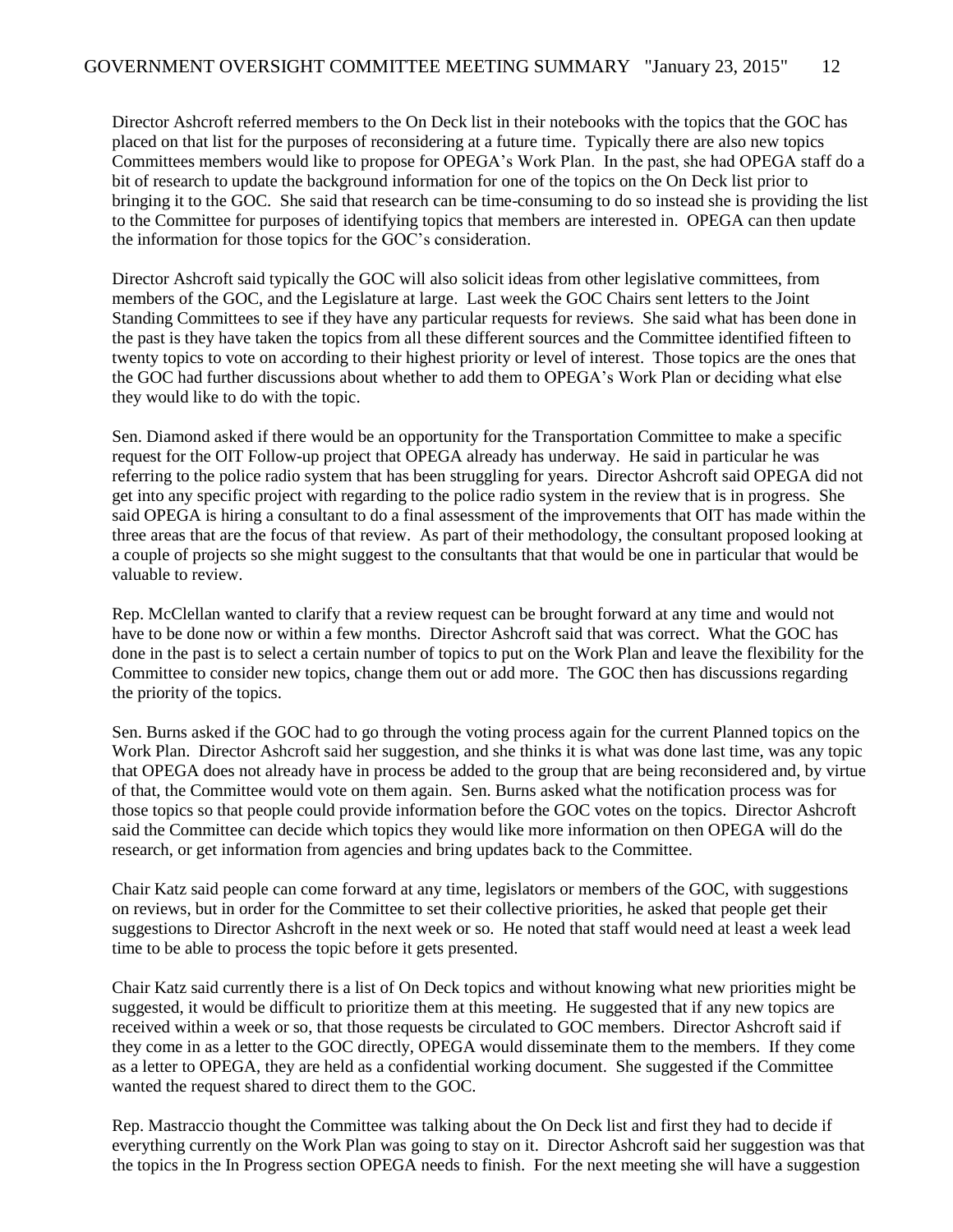on a Suspended status topic, the DHHS Workplace Culture and Environment, and the Committee will have an opportunity to make a decision on that at that time. She suggested taking the others, the other review in Suspended status and the two in Planned status and set those in the bucket for what the GOC is going to consider for the next biennium Work Plan. OPEGA will provide the Committee with all of the background information about how and why they are currently on the Work Plan. In addition if there are topics that are on the On Deck list that anybody has interest in knowing more about she asked members to get those topics to her as soon as possible in order to assign staff to update the information.

Sen. Burns said the process concerns him because one of the Planned items has been a concern of legislators for the last couple of GOCs. He thought the Public Utilities Commission topic was to be on the Work Plan and was to be done, but other topics came along that took top priority so the GOC never got an opportunity to focus on the scope. Director Ashcroft said that was one that the GOC added in April 2014 and was at the request of Rep. Boland. Sen. Burns was concerned that PUC had to go back in the bucket again. Director Ashcroft wanted to make sure the scope of the PUC project was clear because it is not the general operations of the PUC. It was a very particularly scoped concern about whether the PUC was properly and independently assessing costs and benefit impacts with regard to information that was presented to it during cases and whether the staff was doing independent analysis to support the decisions of the PUC. The Committee was split on the original vote. If the GOC is interested in something broader then that is an additional discussion.

Chair Katz remembered three issues regarding the PUC. Whether it was user friendly and that review was done and completed. The second regarded whether they were relying too much on industry analysis and the third was the concern of Rep. Boland's with respect to electromagnetic fields and whether the PUC was doing enough to make sure that horrible things did not happen with respect to that. Director Ashcroft said that was not On Deck. There was not a vote taken on that.

Sen. Johnson did recall the discussion when PUC was added to the Work Plan in the Planned category. It had come out during the GOC's questioning of PUC staff and others that there were differing definitions of what levels of electromagnetic field densities constituted safe conditions. There appeared to be no logic to how they were applying criteria nor could they indicate why those particular values were being used and what the basis was for determining that it was safe. The discussion was they wanted to know that there is a properly based reason for all of the criteria the PUC is using in assessing the safety which is one of their responsibilities.

Rep. Mastraccio said the Committee members who were not involved in the discussions probably need to have the explanation to be able make an assessment.

Rep. McClellan reviewed what Committee members were supposed to be doing regarding selecting topics. Members are to review the current Work Plan, prioritize the On Deck list and then any new ideas for topics. He asked for clarification regarding a formal letter. Chair Katz said with respect to anything that is On Deck or any requests that might come forward, the Director in the past provided a survey document, and members had the opportunity to take it with them for scoring their priorities. The results of the survey were correlated and brought back to the Committee and then at the following meeting the GOC set their priorities. Director Ashcroft agreed. She said the Committee could potentially start with the On Deck list, new ideas that come in and what is on the current Work Plan and then the Committee can decide from there how they want to proceed. If a member had a new idea for a topic then OPEGA is looking for a formal letter that is consistent with the Request for a Review form that would address the particular points the GOC will be considering. If there are topics currently on the On Deck list that they find of particular interest, send her an email with a list of those topics.

Rep. Campbell mentioned the Beverage Container Recycling topic and Rep. Sanderson mentioned the Leased Office Space topic.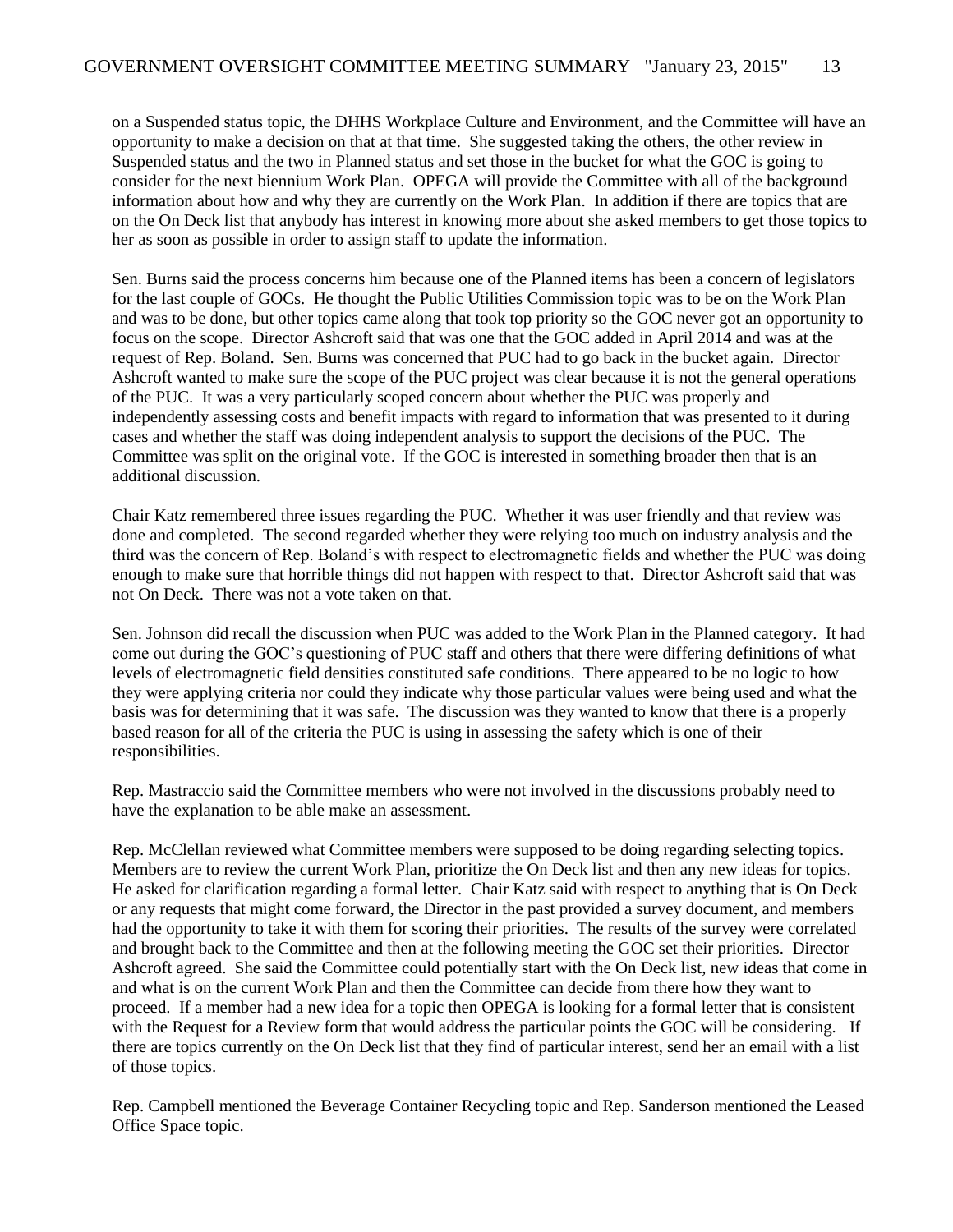Chair Kruger said reviewing the Work Plan and the On Deck list is not done on a fixed date and there is no deadline in terms of bringing new topics.

Chair Katz summarized what the members of the Committee were to do.

- 1. If they have specific ideas for new review topics to get them to the Director within the next week or two.
- 2. To review the current Work Plan and the On Deck list and let the Director know if there is further information they would like to have on any of the topics for presentation at the next meeting.
- 3. That the members be ready to have a general discussion regarding topics and decisions of what the Work Plan will be going ahead.

### **UNFINISHED BUSINESS**

#### Review Status of LD 6 – **Resolve, To Implement Recommendations of the Government Oversight Committee To Strengthen the Ethics Practices and Procedures for Executive Branch Employees**

Director Ashcroft said LD 6 was initiated by the GOC and called for some strengthening of the ethics framework. The legislation comes out of the work the Committee did on the Healthy Maine Partnerships Maine CDC review and directly addresses a recommendation made in the Public Utilities Commission's report where OPEGA identified ethics as a piece of the question OPEGA was asked to answer for the GOC around what measures are in place to ensure that the PUC is not biased and is staying neutral in its decisions. OPEGA identified that the Commission on Governmental Ethics and Election Practices, in 2009, at the direction of the Legislature, had issued a report on ethics laws which contained recommendations for improvements for the ethics framework which have never been acted on. The basis for the legislation is to implement, at least the idea, if not the actual content of some of those recommendations as well as additional items the GOC had identified as issues when reviewing what existed for ethic policies, standards and laws, etc.

Director Ashcroft said the LD is up for public hearing on Wednesday, February 4, 2015 at 1:00 p.m. before the State and Local Government Committee. Typically one or more members of the GOC will go before the Committee to speak on the bill. Chair Katz said Chair Kruger and he plan to be at the State and Local Government public hearing. He said the more support the better and everyone is welcomed to attend and testify. Chair Katz asked that if members were planning on attending that they let Director Ashcroft know.

### **REPORT FROM DIRECTOR**

#### **Status of Projects In Progress**

Director Ashcroft said OPEGA is currently giving priority to the **Riverview Psychiatric Center** (RPC). The GOC placed the review on OPEGA's Work Plan in September 2014 with priority status. OPEGA has just finished doing the work plan for the project and staff is carrying out that work plan. Chair Katz said the scope of the work was tailored taking into account the fact that there were other players involved. Justice Wathen had retained a consultant to come in and do a report with regard to RPC's compliance with the Consent Decree. That report has been done. He said there was also a referral to the Attorney General's Office on some allegations made to OPEGA. Chair Katz asked, now knowing the information gathered from those actions, is the Director certain that the GOC has the proper scope questions for OPEGA's review. She said the scope questions were proper.

**Office of Information Technology** is a follow-up review. OPEGA has been monitoring the progress on OIT's action plan and reporting that information back to the GOC. As a final piece of the review, OPEGA is in the process of engaging a consultant with technical expertise in the information technology area to do a more thorough and independent assessment of what progress OIT has made over the past two years and whether there continues to be challenges or gaps that were expected to be addressed that have not been. OPEGA is finalizing